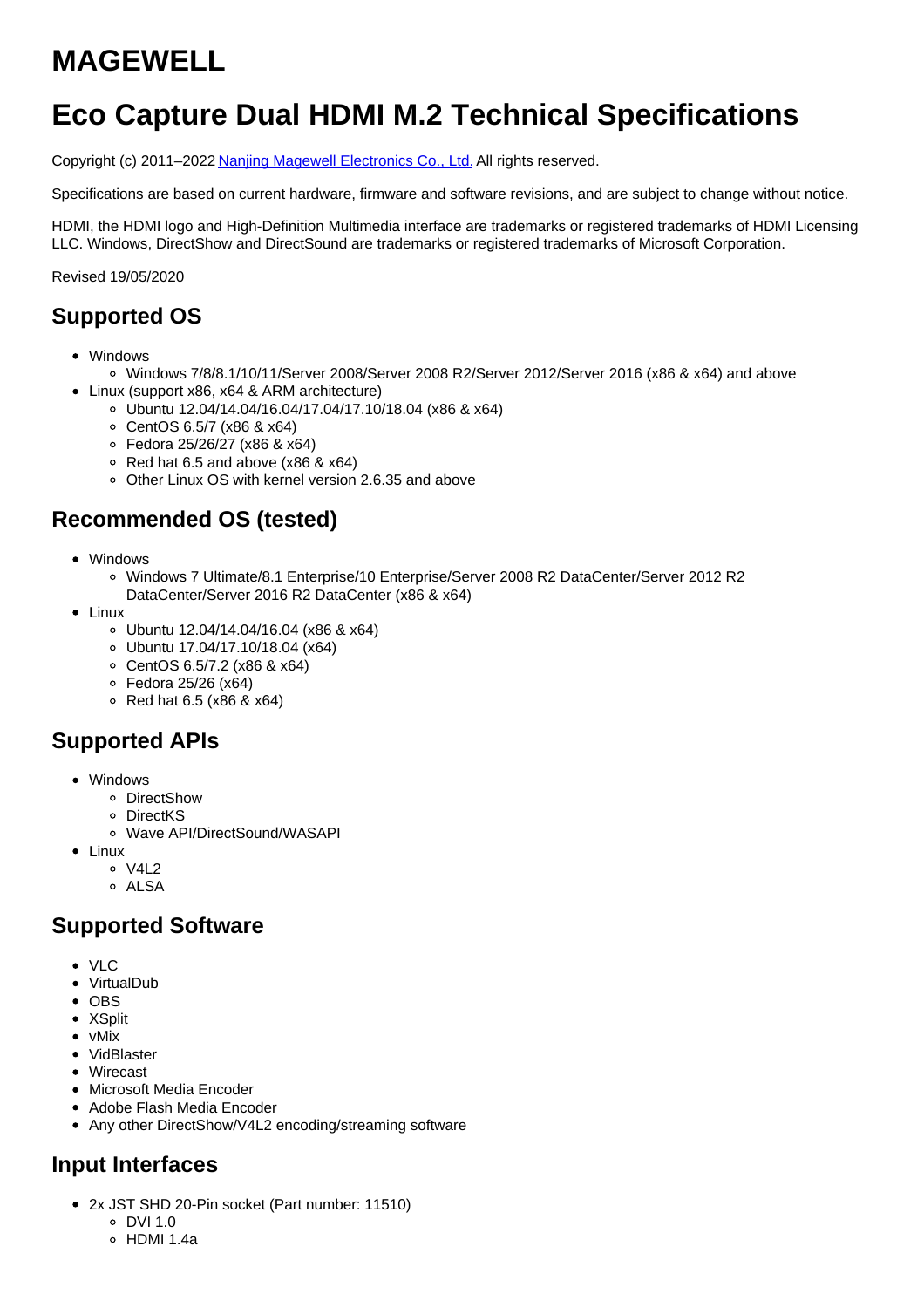- 2x FPC 20-Pin socket (Part number: 11514)
	- $O$  DVI 1.0
	- HDMI 1.4a

# **Host Interface**

 $\bullet$  M.2 2280 Type M (PCIe Gen2 x4)

# **Input Features**

Support for input video resolutions up to 2048x2160 pixels

# **HDMI Specific Features**

- 165MHz HDMI receiver
- Adaptive HDMI equalizer, the HDMI transmission distance can be up to 30 meters
- Support for customized EDID
- Support for extraction of AVI/Audio/SPD/MS/VS/ACP/ISRC1/ISRC2/Gamut InfoFrames
- Full colorimetry support
- Support for 8/10/12-bit color depths
- Support for RGB 4:4:4, YCbCr 4:4:4, YCbCr 4:2:2 color sampling
- Support for up to 8-channel IEC60958/IEC61937 audio streams via SDK
- Support for extraction of audio formation information & channel status data
- Support for extraction of video timing information
- Support for extraction of 3D format information
- Support for extraction of Sony/Canon DSLR time code
- Support for Side-by-Side Half, Top-and-Bottom, Frame Packing 3D mode

# **Video Capture Formats**

- Support for capture image resolutions up to 2048x2160 pixels
- Support for capture frame rates up to 144fps (Actual capture frame rate can be limited by PCIe bandwidth. For the resolution of 1280x1024 and higher, the actual frame rate may be limited by the onboard video processing hardware pixel clock. For example, the maximum frame rate of 1920x1080 resolution can be up to 80fps.)
- Support for 4:2:0 8-bit capture formats: NV12, I420, YV12
- Support for 4:2:2 8-bit capture formats: YUY2, YUYV, UYVY
- Support for 4:4:4 8-bit capture formats: V308, IYU2, V408, BGR24, BGR32
- More capture formats are supported via SDK

# **Video Processing Features**

- Video processing pipelines with ~180Mpixels/s processing bandwidth
- 8-bit 4:4:4 video processing
- Video scaling
- Video de-interlacing
	- Weave
	- Blend top & bottom field
- Video color format conversion
	- Auto or manual selection of input color format & quantization range
	- Auto or manual selection of capture color format, quantization range & saturation range
	- o Support for RGB, YCbCr 601, YCbCr 709, YCbCr 2020 color formats
	- Support for Limited or Full quantization range
	- Support for Limited, Full & 'Extended gamut' saturation range
- Video frame rate conversion

# **Multiple Cards per System**

- Support for multiple cards plugged to one system
- On-board dip switch to set card number with 16 positions
- System hardware device tree will display "01: Eco Capture Dual HDMI M.2" when dip switch is set to 0001, and so on
- The video and audio device names displayed in your software will include the card number (set by the dip switch)

# **Multiple Replicated Capture Streams**

Unlimited capture streams for any one input channel, but the capture streams should be in the same capture format.